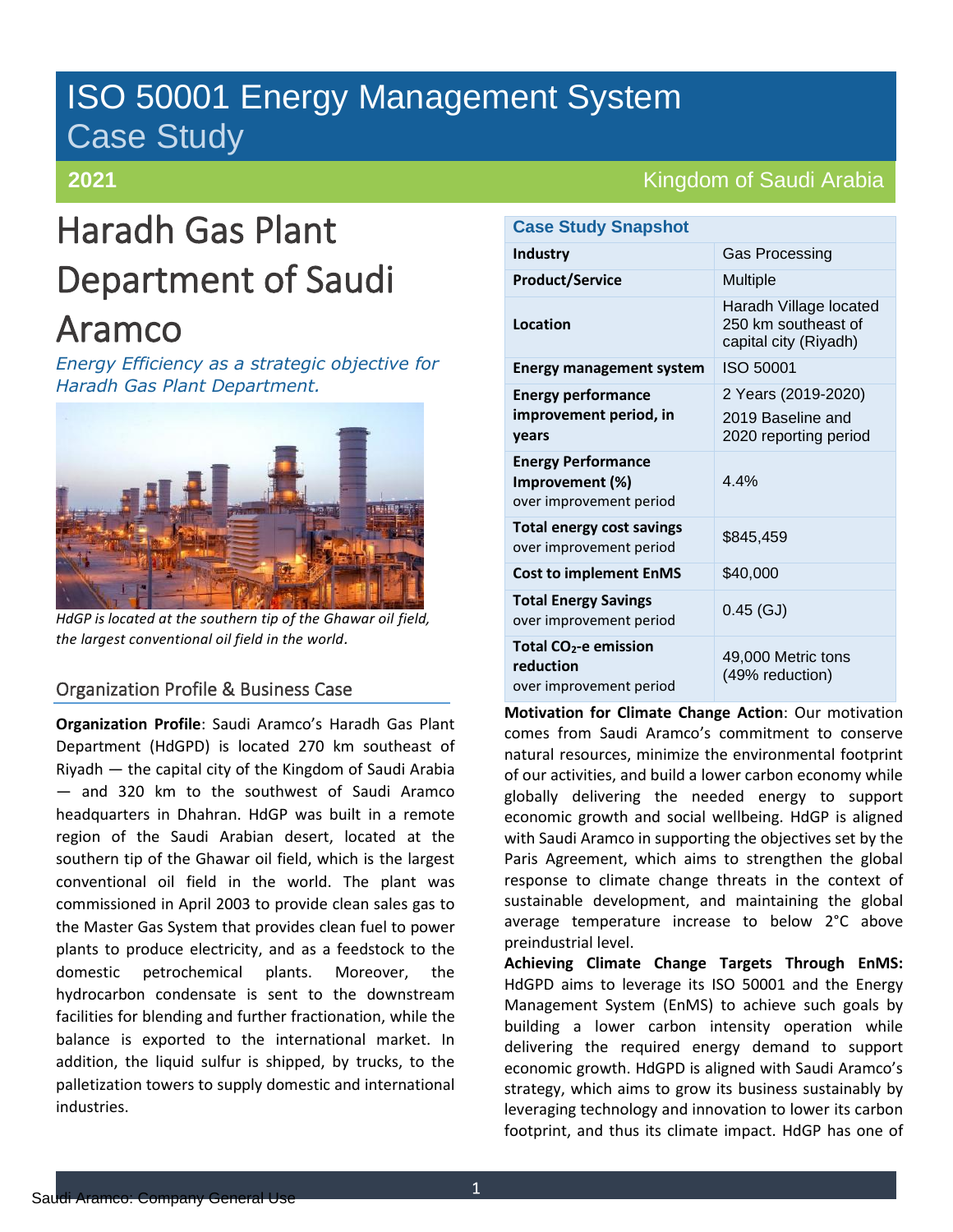the lowest carbon footprints per unit of hydrocarbons produced in the industry, as low as 0.2 Kg of  $CO<sub>2</sub>$  per BOe.

**EnMS Role in the Organization Business Strategy:** The EnMS is not only an integral aspect of HdGP journey towards excellence, it is a corner stone of its Operational Excellence program implementation, corporate operational efficiency strategy, corporate energy transition strategy, and business sustainability model. In fact, the EnMS is the highest ranked program in the organization that drives the success of all other key operational efficiency programs. The EnMS is the organization's pathway to be a best in class gas processing facility, to meet the Kingdom's energy demand and support its economy, with an intent to maintain its position as a leader in Scope 1 and Scope 2 carbon intensity. HdGPD has developed its sustainability strategy model, based on a focused approach on EnMS, utilizing the existing departmental systems, subsystems, policies and initiatives. The energy management program has been identified as one of the most important success factors of the organization for achieving sustainable energy efficiency performance.



*HdGPD Sustainability Strategy Model*

**Energy Management Actions Incentives Programs:** The organization seeks to be a catalyst in driving energy management actions that support the ISO50001 and its EnMS. HdGP reinforced its commitment to being an energy efficient facility through integrated operational efficiency programs, to accelerate human engagement, as demonstrated in the following energy management action incentive programs:

- Patent and innovation Incentive Program: one patent related to energy conservation, granted by the U.S. Patent Office in 2019.
- $\geq$  Flare Minimization and GHG Management Programs
- Circular Economy Program
- Total Plant Reliability Maintenance Program
- $\geq$  Employees Engagement and Recognition Programs
- Capital Funding Program for Energy Conservation Project: budgeted generating 35% of plant power demand by rerouting plant heat sink to an ORC
- Energy Conservation Awareness and Tournament programs
- Energy Management Training and International Certification Program

*"ISO50001 significantly helped HdGP to introduce a structured global energy management system, to drive higher performance, not only in energy efficiency, but in GHG management."* —Fahad AlDossary, Plant Manager

#### Business Benefits

**Record Breaking Improvement in Energy Efficiency Performance**: HdGPD has set a historical record in its energy intensity improvement, post the ISO 50001 implementation. HGPD reduced its energy intensity by 4.4% for 2020 in a year-over-year basis. As a result of this improvement, HdGP reduced its GHG emissions by 49000 Tons  $CO<sub>2</sub>e$ , which is another historical record in GHG management. Moreover, the organization realized an energy consumption drop of 0.45 GJ, which is equivalent to an annual energy cost saving of \$845,459.

**Cost Estimate:** HdGPD achieved an impressive financial return on its ISO 50001 certification investment cost in less than one-month post-implementation. The realized cost saving from the ISO 50001 implementation was \$845,459, while the staff and auditing costs were \$40,000.

**Other Benefits:** One of the most notable achievements in 2020 is a combination of the organization's tangible performance in many operational efficiency programs: energy consumption improvement, flare minimization, GHG emissions reduction, water conservation, waste minimization, sulfur dioxide emissions, and HdGPD's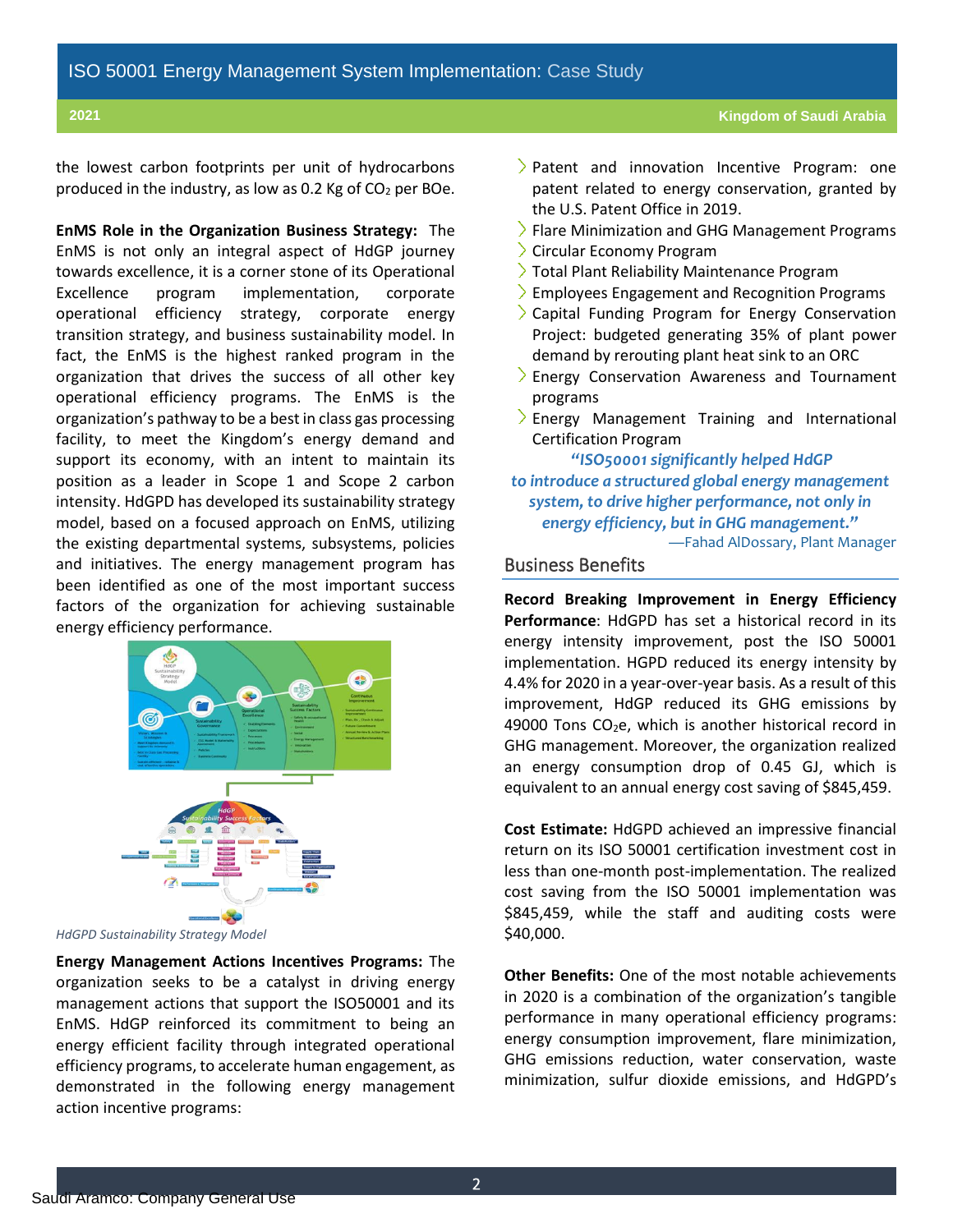overall environmental compliance, as shown in the following chart:



ISO50001 certification and implementation has brought more engagement to (318) employees, exposure to SEP 50001 standards and Georgia Tech virtual training, stakeholder's confidence in HdGPD capability to be part of the corporate energy transition and offered of benchmarking and prestigious awards to the organization. This had enabled HdGPD to be recognized as a 2021 environmental excellence award winner by GPA Midstream and 2019 Green World Award winner.

This section represents the benefits of ISO50001 for HdGP as a single site in Saudi Aramco. ISO50001 is a signatory for the HdGPD Energy Management System, and HdGPD is committed to sharing best practices and knowledge with peer organizations.

#### Plan

**Organization Top Decision Makers Commitment:** HdGPD energy policy was formalized and developed in accordance to ISO 50001 to act as a catalyst to engage the top management commitments to energy conservation. The goal is to surpass the established energy efficiency targets, and emphasize the need to regularly monitor and improve resource management, reduce carbon footprint, and minimize energy consumption.

**Management Sponsors EnMS Implementation: The**  HdGP Energy Management Steering Committee (EMSC) is chaired by the department manager. The chairman endorses the annual energy policy, as well as the annual action plan. The engagement of top management ensures the allocation of needed resources and financial funding to successfully implement the EnMS. Management has been actively involved in sponsoring technology deployment, innovative solutions, best practices, and capital projects, related to energy efficiency activities, as well as the contribution to the decision-making process for the department energy performance improvement.



.

To ensure attaining the department objectives, vision, mission, and strategies, EMSC take proactive actions with a positive attitude, to capture opportunities toward energy conservation and improvement through planning, executing, reviewing and adjusting the department's performance in its assigned responsibilities. HdGPD Energy strategies and action plans have been established to support the short- and long-term strategic objectives toward a greener environment, in alignment with Saudi Aramco's energy transition strategy. It has been developed to give a firm and clear blueprint for future goals and activities. The strategic intent helped HdGPD to emphasize and concentrate on managing GHG emissions through energy conservation. HdGPD develops, reviews and updates its energy matrix on an annual basis that includes identification for all energy aspects and impacts, all organization activities, products, significant energy users (SEUs) and the impact of each energy aspect, such as electricity and fuel gas. HdGP utilized the identified significant energy aspects and impacts to set energy objectives and targets, and translates these objectives and targets into action plans, with milestones that direct the organization towards achieving results and allocating the required resources and funding to implement the identified action plans.

**Energy Consumption Assessment Methodology & Plan:** HdGPD conducts an energy use and optimization assessment study in reference to Saudi Aramco corporate best practices. The study gathers all data related to plant overall energy consumption covering the following: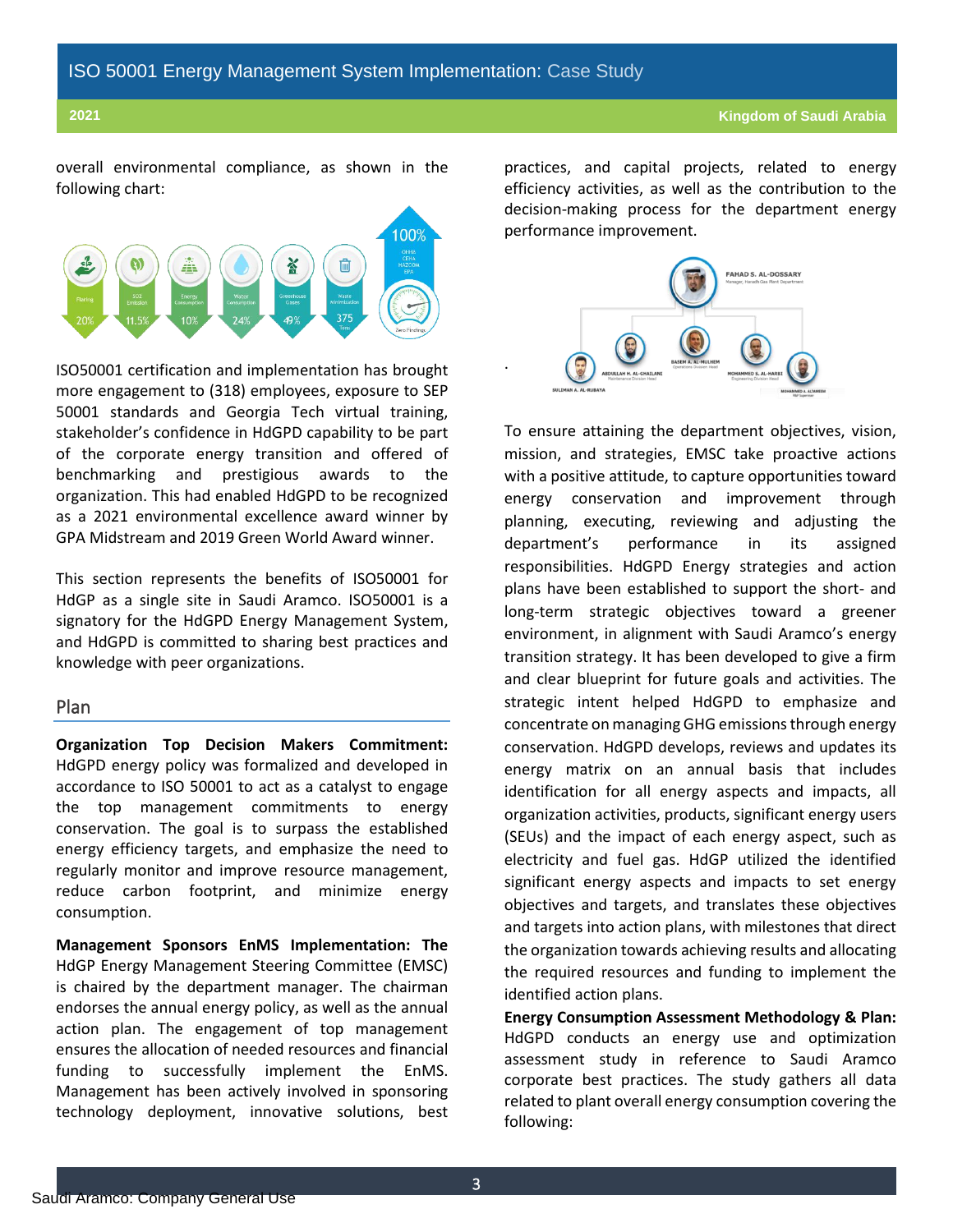- $\lambda$  Analysis of energy use and consumption based on actual measured data to identify current energy sources and evaluate past and present energy consumption
- Identification of Significant Energy Users (SEUs) and all factors affecting them
- $\overline{\phantom{a}}$  Identification of opportunities for improving energy performance

After collecting all required data for energy consumption and generation, HdGP established an energy baseline that considers a 5-year data period. HdGP capitalizes on and utilizes the corporate best practice "Energy Intensity KPI Guideline" as the main reference for measuring and establishing energy Intensity KPI calculation, site specific targets and the baseline. The energy baseline is documented, approved and updated annually as part of the annual Energy Efficiency Plan. Moreover, HdGP established, implemented and maintains appropriate an energy plan for achieving its objectives and targets. The energy plan consists of the following: designation of responsibility, i.e., resources allocation; time frame to achieve the energy objectives and targets; a statement of the method by which improvement in energy performance shall be verified; and a statement of the method of verifying the results.

To encourage a better understanding of the relative energy consumption of processes, equipment, and systems, HdGPD established an energy balance detailing the energy consumption of the systems and equipment, energy consumption data sources, and all SEUs.



*"Certifying the organization with ISO 50001 has motivated our employees to take an active role towards achieving HdGP energy efficiency targets."* —Abdulaziz Khamas, Operation Shift Superintendent

#### Do, Check, Act

**Success Story in ISO 50001 Implementation:** the HdGP Energy Management Steering Committee (EMSC) is the overall sponsor of the entire EnMS and continues to be a main driver for successful implementation, through full engagement of energy team members and providing all needed resources to establish, implement, maintain and improve the EnMS.

**Highly Motivated & Empowered Energy Team:** The EMSC appoints the energy team based on the needed qualifications and technical competencies. The team consists of multidisciplinary members including maintenance, operations and engineering.



*HdGP Energy Team*

The appointed team worked diligently to effectively implement the requirements of ISO 50001. The decision to certify the organization was committed through the annual energy action plan and was endorsed by the committee. HdGPD strives to play a key role in contributing to Saudi Vision 2030. This has propelled the organization to set challenging targets to build the competency of its workforce and positively contribute to the field of energy efficiency, by attending energy related workshops and conferences, presenting technical presentations and papers, filing patents, and achieving energy certifications.

**Instilling Energy Efficiency Culture Through Training & Build Competency:** HdGP top management efforts in sharing knowledge and raising awareness in the field of energy efficiency among the facility are evident. Management provides comprehensive training and advancement programs for its employees, encouraging energy innovation and professional development through a range of programs that reflect HdGP's commitment to build employee competency. The facility incorporates challenging targets in its annual action plans, to ensure allocation of needed resources and secure management support. The efforts have been successful as HdGP managed to certify four engineers as Certified Energy Managers (CEM). Moreover, six HdGP team members have successfully obtained international certificates as Certified Maintenance and Reliability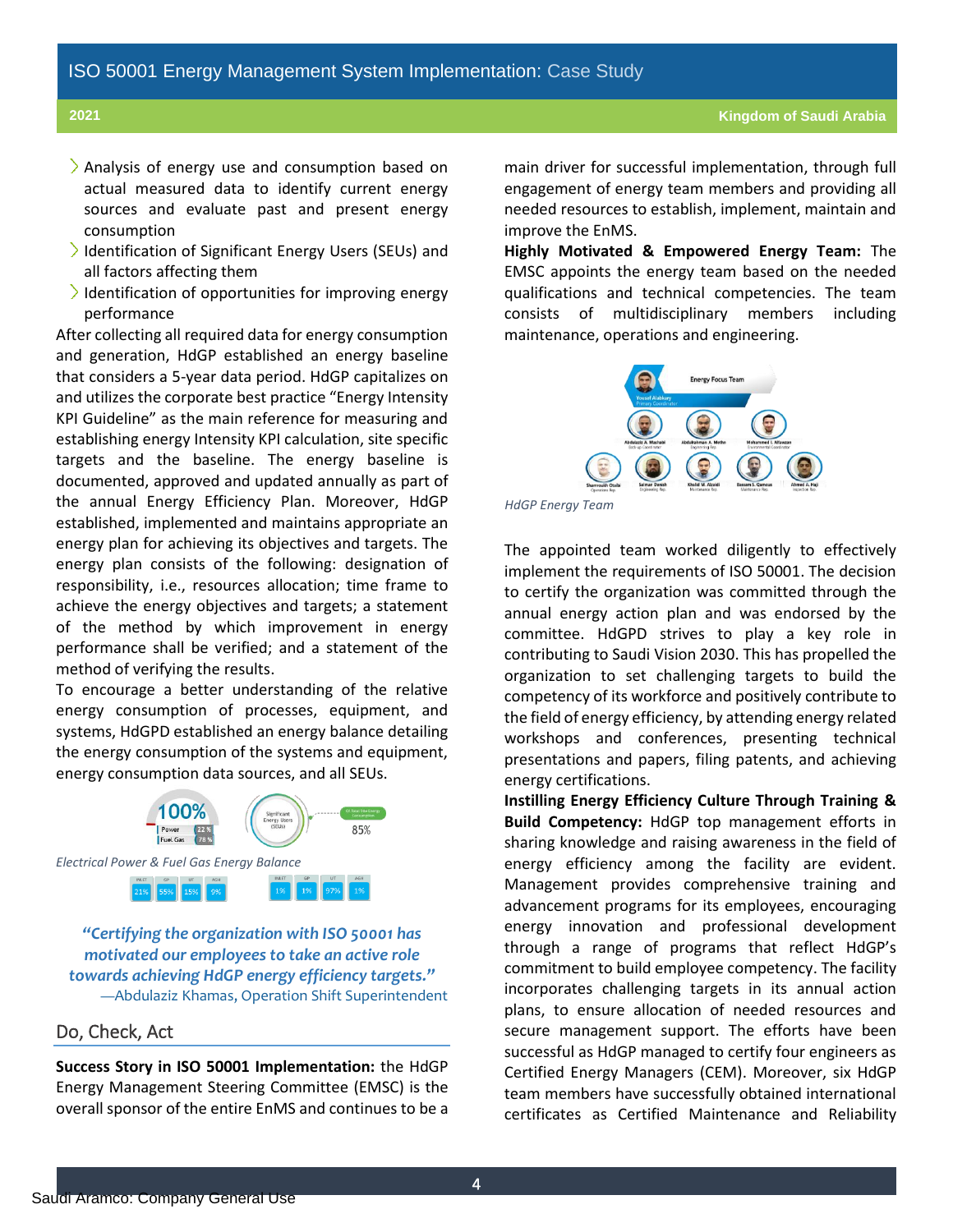Professionals and two as Certified Reliability Engineers. These certificates encapsulate the knowledge and skills in the field of maintenance and reliability related to significant energy users (SEUs). Furthermore, one of HdGPD Energy Team member successfully obtained an international certificate as a Certified ISO50001 Lead Auditor. Also, HdGPD worked jointly with the Association of Energy Engineers to recognized two as Operator Energy Efficiency Practitioners (OEEPs), by developing customized OEEP training materials covering wide range of energy management programs. Furthermore, towards employee competency, HdGPD sponsored the Superior Energy Performance (SEP) virtual training with Georgia Tech. The program was attended by six engineers. The objective of this course was to learn and apply the SEP strategies to implement the global energy management system, to achieve higher levels of improvement in energy performance.

**Communication Plan:** HdGPD established an effective and robust plan to communicate all energy related activities for department employees, stakeholders and customers, utilizing a plethora of avenues to motivate employees, increase awareness and promote engagement through the following: suggestion system, innovation program, posters, campaigns, energy treasure hunts, annual Earth Day celebrations, and energy tips.

**Energy Optimization Activities Execution:** The Energy optimization activities fall under three different areas – Operational Control, Design and Procurement.

Operational Control: HdGPD identifies and plans operation and maintenance activities related to its SEUs, which are consistent with its energy policy, objectives, targets, and energy plan. Such activities include: establishing and setting criteria for the effective operation and maintenance of SEUs; operating and maintaining facilities, processes, systems and equipment, in accordance with optimum operational criteria; and communicating the operational controls to personnel working for, or on behalf of, HdGPD.

Design: HdGPD considers energy performance improvement opportunities and operational control in the design of new, modified and renovated facilities, equipment, systems and processes that can have a significant impact on HdGPD's energy performance.

Procurement: HdGPD established and implemented the criteria for assessing energy use, consumption and efficiency over the planned or expected operating lifetime, when procuring energy related products, equipment and services, which are expected to have a significant impact on HdGP's energy performance. HdGPD defines list of energy related materials to be reviewed for their energy efficiency and life cycle cost requirements. The list includes any electrical equipment (such as motor, HVAC, lights) or any other equipment that consumes or impact any energy system (power, fuel gas, and steam), to ensure effective Life Cycle Cost Evaluation and compliance to efficiency standards.

**Energy Performance Improvement Measurement and Validation:** Achieving performance improvement cannot be shown without implementing a robust energy monitoring program. HdGPD has developed an energy monitoring dashboard for energy performance and SEUs. The dashboard is being utilized to analyze the impact of the SEUs on the energy intensity KPI of the department. It also helps in creating action items to optimize the energy use of each equipment item. This dashboard improved the monitoring process of the energy consumption of the department, which lead to energy efficiency and sustainability.

HdGP had developed and used the energy intensity as one measure to gauge the energy performance improvement and the success of its EnMS and several other EnPIs, to monitor and analyze the department's energy consumption. This KPI is intended for two key applications:

- $\geq$  Benchmarking: against historical trends, against other competitors, and against targets.
- > Process improvement: to monitor, measure and track efficiency of plants.

The calculation formula to measure the EI KPI is as follows:

 $KPI = E/P$ , where:

- E = Total energy consumption in 1,000 Btu (MBtu)
- P = Total production in barrels of oil equivalent (BOE)